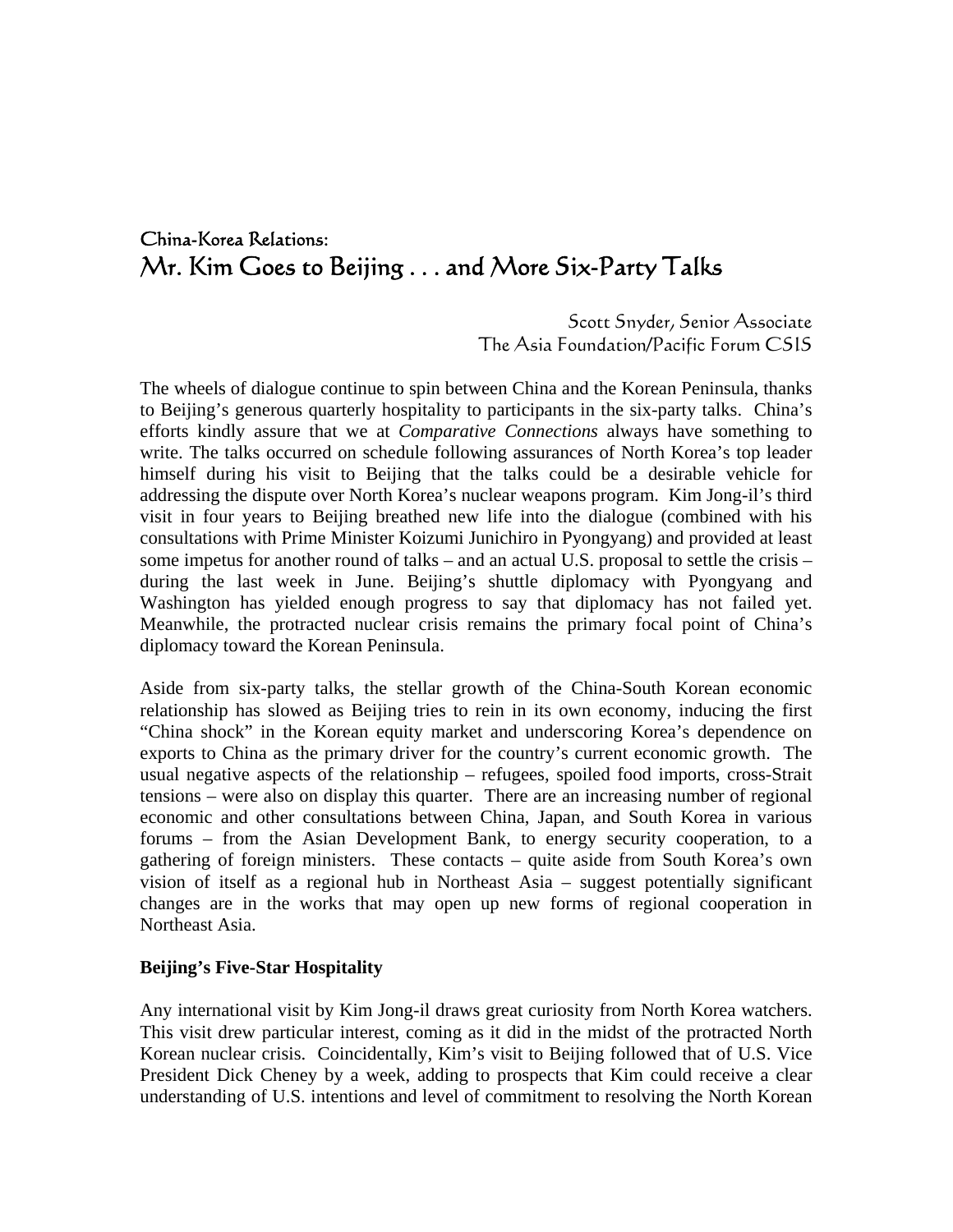nuclear issue. Despite the usual secrecy surrounding the visit, it has become increasingly difficult for Beijing to keep the wraps on such visits; Kim was filmed in Beijing from a distance by South Korean TV cameras and the government officially announced the visit as soon as Kim left Beijing. In fact, the biggest surprise of the visit came on the day of Kim's return to Pyongyang in the form of a major explosion at the town of Ryongchon on the train route to Pyongyang, a humanitarian disaster that occasioned a flood of international humanitiarian aid – and a flood of thus far unsubstantiated speculation as to whether the blast was accidental or intended for Kim Jong-il.

Kim's visit to Beijing provided his Chinese hosts with another opportunity to affirm their commitment as host of the six-party talks to the objective of maintaining a nuclear-free Korean Peninsula. There was no official announcement of additional aid from the PRC to the DPRK during this meeting, but Kim Jong-il's attention to official relations with the PRC over the past year shows that he is well aware of the DPRK's dependence on China's largesse for the survival and prosperity of his regime.

In meetings with PRC President Hu Jintao and other top Chinese leaders, Kim affirmed that he has strong interest and confidence in the six-party process as a mechanism for resolving the crisis and considers settlement of the nuclear issue as a high priority, pushing a "freeze for compensation" formula as the basis for further discussions. Although this formula falls far short of U.S. demands, it provided new momentum to the six-party talks. Kim maintained that he wants to have contacts with the U.S. side in order to reach a mutually satisfactory understanding, but that he still has concerns about the lack of mutual trust in the U.S.-DPRK relationship.

In combination with Kim's May meeting in Pyongyang with Japan's Prime Minister Koizumi (see "Engagement from Strength," Victor Cha's chapter on Japan-Korea relations in this issue), Kim Jong-il's talks in Beijing provided concrete data points for directly assessing Kim's intentions. One result of these data points is that it influenced the U.S. to provide a more concrete offer to North Korea as part of the third round of sixparty talks held at the end of June. The U.S. presented a seven-page, three-stage offer to North Korea detailing some benefits that North Korea could expect from its good behavior. The process would begin with a three-month period during which North Korea would freeze its nuclear program and allow IAEA inspectors to return to the country, followed by provision of conventional energy assistance to North Korea, the removal of North Korea from the terrorist list, and other steps toward improved relations, ending with the "comprehensive dismantlement" of North Korea's nuclear weapons program. While making demands for energy supplies sufficient to fuel 2 million KW of energy production in North Korea, Pyongyang cooled its rhetorical blasts toward the U.S. and took the offer back to Pyongyang for further study. The term "CVID" was nowhere in evidence at this round, but U.S. expectations regarding the scope of dismantlement and accompanying verification measures remain "comprehensive."

No deal will go forward without Kim Jong-il's personal involvement behind the scenes, but the Bush administration abhors the prospect of direct contact with North Korea's key decision maker. Thus, the practical effect on the six-party talks is that progress can only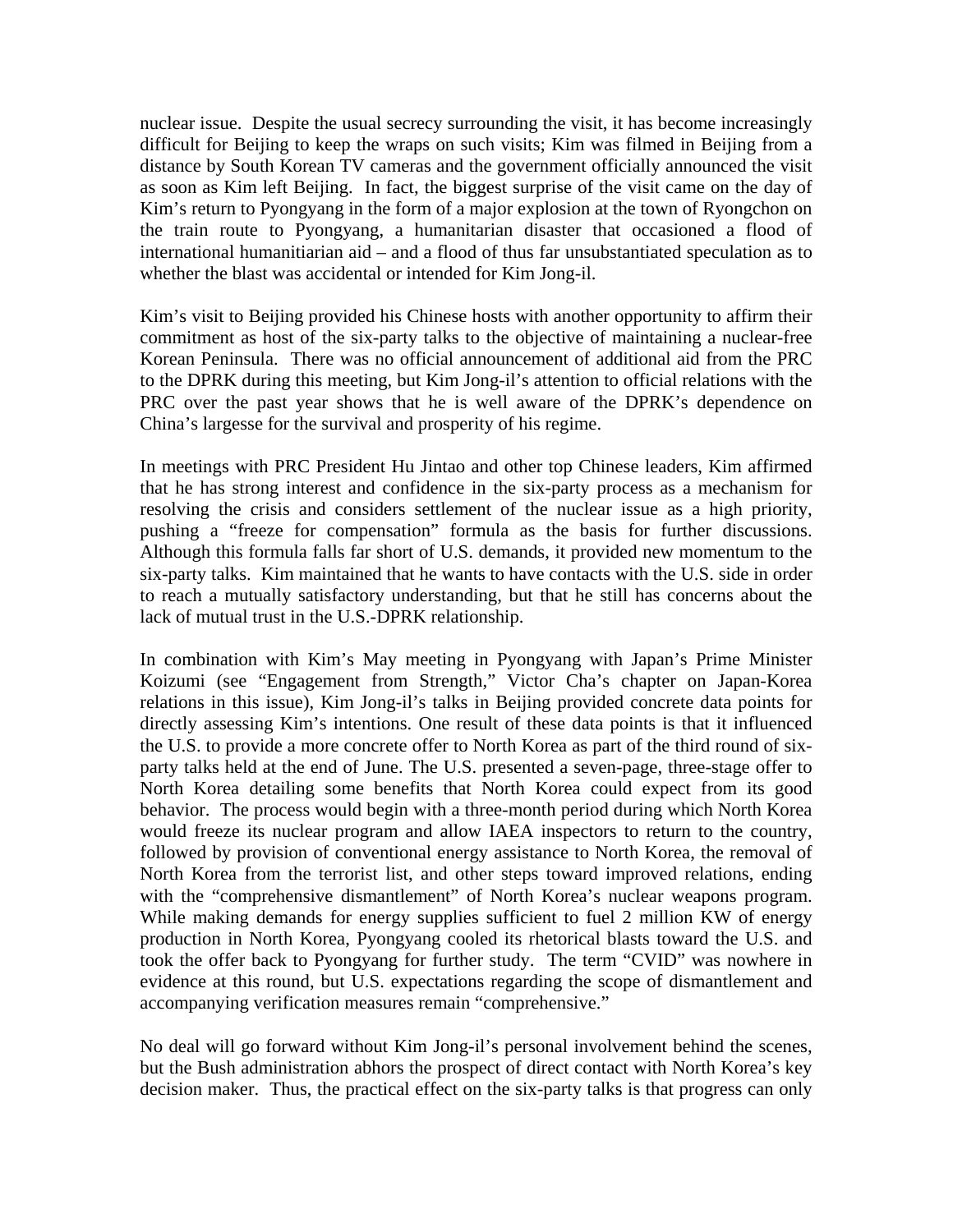be made to the extent that other parties find ways to secure Kim Jong-il's cooperation behind the scenes. In the absence of a channel for direct contact with Kim, either Beijing enhances its leverage on Kim sufficiently to bring him completely under control and serves as a U.S. proxy to lay down the law on North Korea's nuclear weapons development (a potential tangible demonstration of a new level of trust between Washington and Beijing), or it will be necessary to hear Kim's thinking indirectly through multiple channels. Kim's meeting with Koizumi was useful in this regard, but he will need to step up his diplomacy with other countries if progress is to be made toward easing the North Korean nuclear crisis.

Conversations held with Kim in Beijing have resulted in a slightly revised Chinese assessment of North Korea's commitment to economic reforms. Close observers in Beijing now believe that Kim Jong-il has accepted the necessity of economic opening, including allowing some Chinese-style economic reforms to move forward. However, there is also awareness that the direct applicability of the Chinese reform model may have limited applicability to a smaller country like North Korea. Nonetheless, Kim's apparent acceptance of expanded marketization, including the establishment of scores of new markets even in Pyongyang, is regarded by some in Beijing as a turning point in North Korea's economic development. Kim appears to be seeking a model that would mix elements of a market economy with facets of North Korea's planned economy and is interested in pursuing economic reforms, starting with agriculture. Kim Jong-il's personal recognition of the positive effects of PRC reform and opening up are taken in Beijing as a sign that Kim is listening and interested in focusing on economic reform and that such reforms require a more positive relationship with other countries such as the U.S. and Japan, further necessitating the resolution of the nuclear crisis.

During the past year, Beijing has pursued an enhanced diplomatic role vis-à-vis North Korea as part of its mediation and hosting role for six-party talks. Beijing has mobilized its long-standing party-to-party and military ties with North Korea to assure regular direct contact with Kim Jong-il and the Chinese leadership through mutual visits in Beijing and Pyongyang, thereby enhancing China's influence in Pyongyang. Analysts in Beijing hope that a strengthened fraternal relationship at the party and military level may yield success in the six-party talks, but such ties may also be instrumental in assuring that China has sufficient understanding and influence to manage its relationship with North Korea even if the six-party talks fail. These ties also enhance China's ability to make its views known to North Korean counterparts through a wide variety of channels rather than depending only on strong personal ties with Kim Jong-il.

## **China Shock in the Korean Market**

China's rapid growth has been a shot in the arm for Korean exports, which in recent months have grown by over 30 percent per year and are nearing all-time highs. However, Chinese concerns about economic overheating, and the announcement in Beijing of measures to curb China's economic growth in late April, had an immediate impact on the Korean equity market. The Korea Composite Stock Price Index (KOSPI) dropped by 8.4 percent during the week following China's announcement of "forceful measures" to rein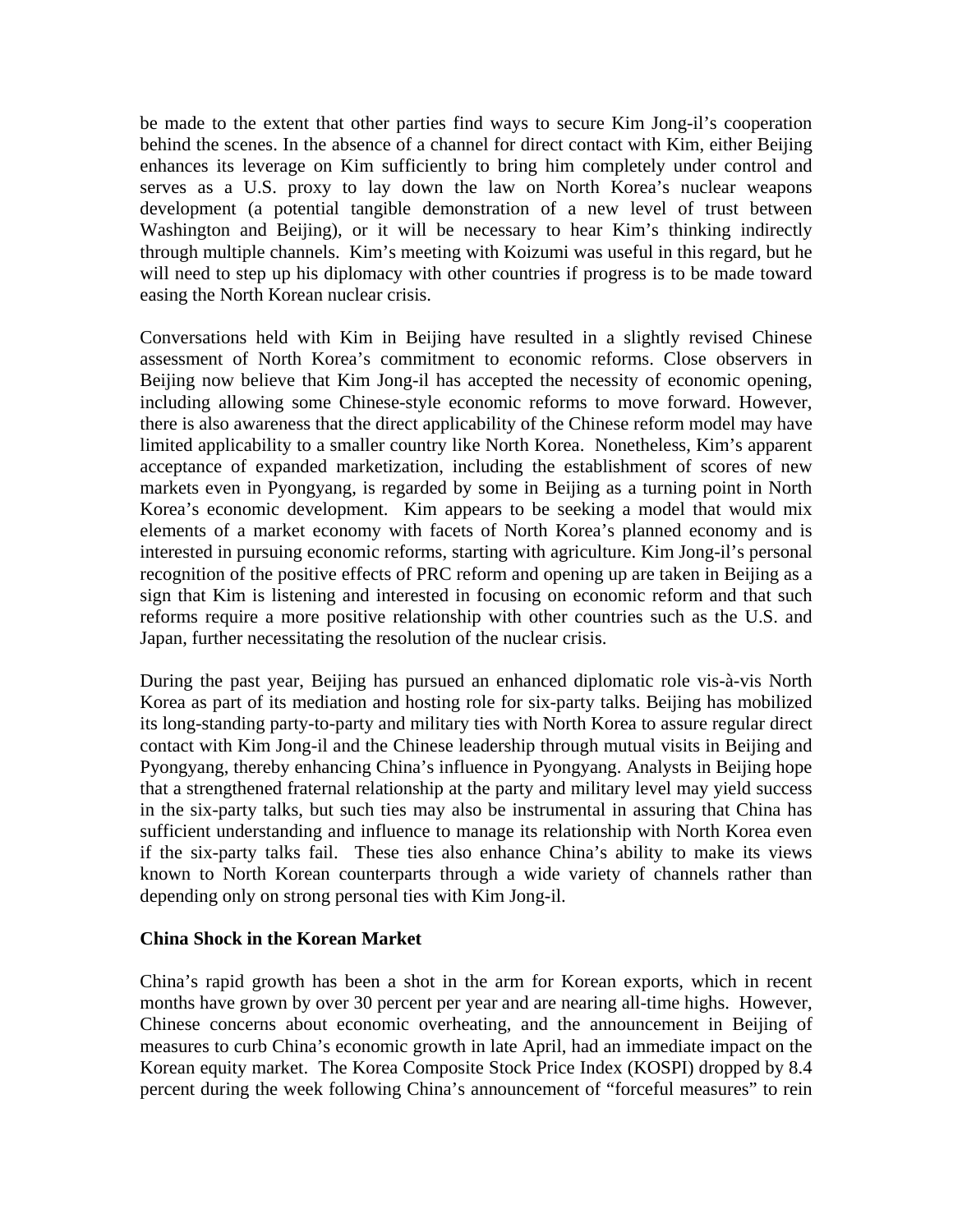in its economy as overseas investors sold over \$600 million in Korean stocks. The pace of growth of Korean exports to China has dropped since the announcement from a 40-50 percent range to only around 20-25 percent year-on-year, with the steel, automobile, and petrochemical sectors facing the biggest losses. Restrictions on business loans imposed by the Chinese government in April are having an immediate impact on sales of such Korean export items as industrial equipment and automobiles. The pressing of the economic brakes in Beijing has served to underscore two key points in Korea: 1) while China's economic growth has been a major economic opportunity in South Korea, the South Korean economy is now more dependent on China's economic growth than ever before, and 2) in the absence of a recovery of domestic consumption, exports to China continue to be responsible for virtually all of Korea's growth in GDP.

Some interesting strategic developments in the automobile sector have occurred this quarter, all of which are focused on how best to enter the China market. On the one hand, DaimlerChrysler has decided to end its financial relationship as a significant stakeholder in Hyundai, preferring instead to invest directly in the manufacture of a Mercedes-Benz plant in China. Hyundai itself has already entered the China market in a big way, with expectations that its 50,000 annual unit production rate could increase to 150,000 by next year. However, the "China shock" has tempered these expectations as the steady growth of Hyundai's sales in China has temporarily gone flat this quarter due to new restrictions on personal loans for automobiles that have been imposed by the Chinese government. An alternative angle on the Chinese consumer market is being pursued by GM-Daewoo, which has found good success in producing knockdown units in Korea for assembly in China. Last year, GM-Daewoo exported over 46,000 knockdown units and has already attained the same level of exports in only five months this year, a good illustration of how China's demand continues to outstrip supply even despite the considerable investment in industrial production taking place there.

Longer-term Korean investments in China are continuing in industrial plant and factory production, but are now extending to the retail sector with the entry and expansion of Emart, a low-cost competitor to Costco, Walmart, and Carrefours in Korea that has already opened one store in Shanghai. E-mart's expansion plans include 50 new stores by 2012, and there are desires to dramatically increase the ratio of Chinese goods available in Emart stores. This expansion may indirectly help sustain Korean inroads with Chinese customers in the areas of cosmetics and pop culture, where substantial gains have also been made in the information technology sector as Korean online game products have captured over half the Chinese gaming market.

#### **Refugees, Spoiled Food, Cross-Strait Headaches: More of the Same**

This quarter saw the return of many of the negative issues in China-South Korean relations, including a warning to Korean football fans in May not to attend matches in China in view of violence by Chinese fans and Chinese failures to protect visiting fans. Most of these issues are still overshadowed by a focus on the China-South Korean economic relationship, but they also complete the public picture of China, adding a note of caution to an otherwise positive image.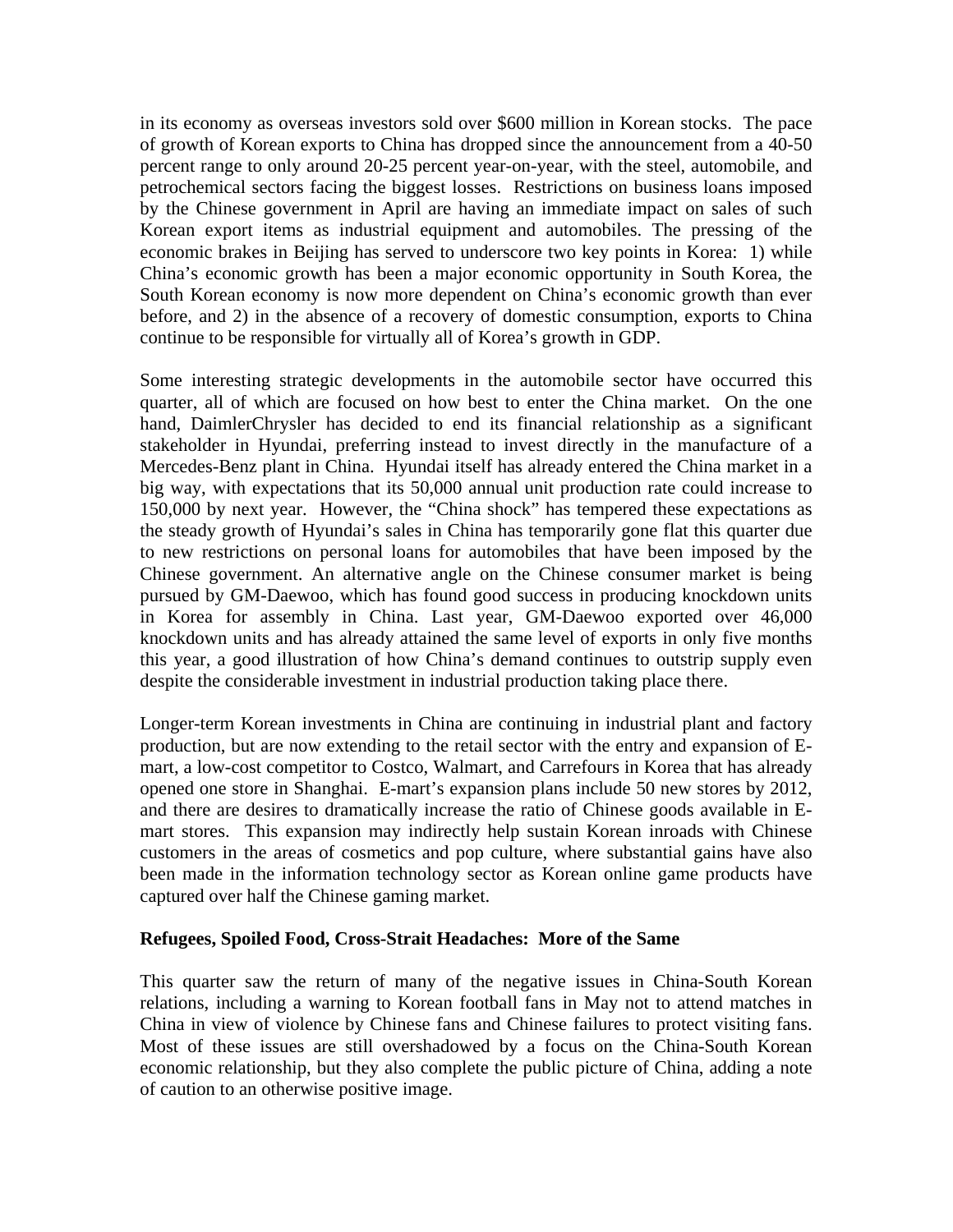First, China continues its dual-track policy on handling North Korean refugees, quietly transferring those refugees who successfully enter South Korean consulates or other diplomatic compounds to South Korea, while ruthlessly enforcing border controls and repatriation policies for refugees who are caught in the border areas, away from the public spotlight. In one case this quarter, Chinese border authorities are alleged to have shot and killed a North Korean refugee seeking to cross the Chinese border with Mongolia. There have been reports of hunger strikes by North Korean refugees awaiting repatriation in Chinese detention facilities on the border with North Korea. North Korean refugees once again entered the premises of a German school in Beijing seeking asylum, but this time some refugees were armed with knives as they approached Chinese guards, forcibly securing entrance to the compound. These new twists, along with continuing reports of North Korean refugee treks across China to seek refuge at Korean consulates in Southeast Asia and Indochina, demonstrate the continuing high risks that North Korean refugees are willing to take to avoid being returned to North Korea. China continues to deny the United Nations High Commissioner for Refugees (UNHCR) access to border areas or suspected North Korean refugees and to violate the UN international conventions on refugees that it has signed by allowing *refoulement*, the return of refugees to North Korea despite risks of persecution or death in North Korean detention camps.

Second, a new series of stories involving tainted food products from China have hit the Korean public, as some Korean dumpling manufacturers have been found using bad radishes from China. Increasingly, even Korean kimchi is made in China to lower costs, putting the Korean public at greater risk from poor Chinese food safety standards. The scandal led to the suicide of the CEO of one Korean company and evoked strong criticism among the Korean public. Stories of fake baby formula and other shocking failures by Chinese food manufacturers within China have also received significant play on Korean news broadcasts. There are continuing problems with imports to Korea of Chinese fish products laced with lead or other metal products to increase the weight – and value – of the shipments.

Third, Chinese officials have taken very strong measures against South Korean national assemblymen and other figures who traveled to Taipei for the May 20 inauguration of President Chen Shui-bian, announcing that they would be denied entry into the PRC. These measures have extended to include former President Kim Young-sam, and the application of this restriction to a former president has created consternation and some negative feelings among the South Korean public. PRC expectations for South Korea's adherence to limits on official contact with Taiwan are stricter than with many other countries, including Japan and the U.S., giving the impression that Beijing's expectation is for South Korea to return in its diplomacy with Beijing to a more traditional tributary relationship.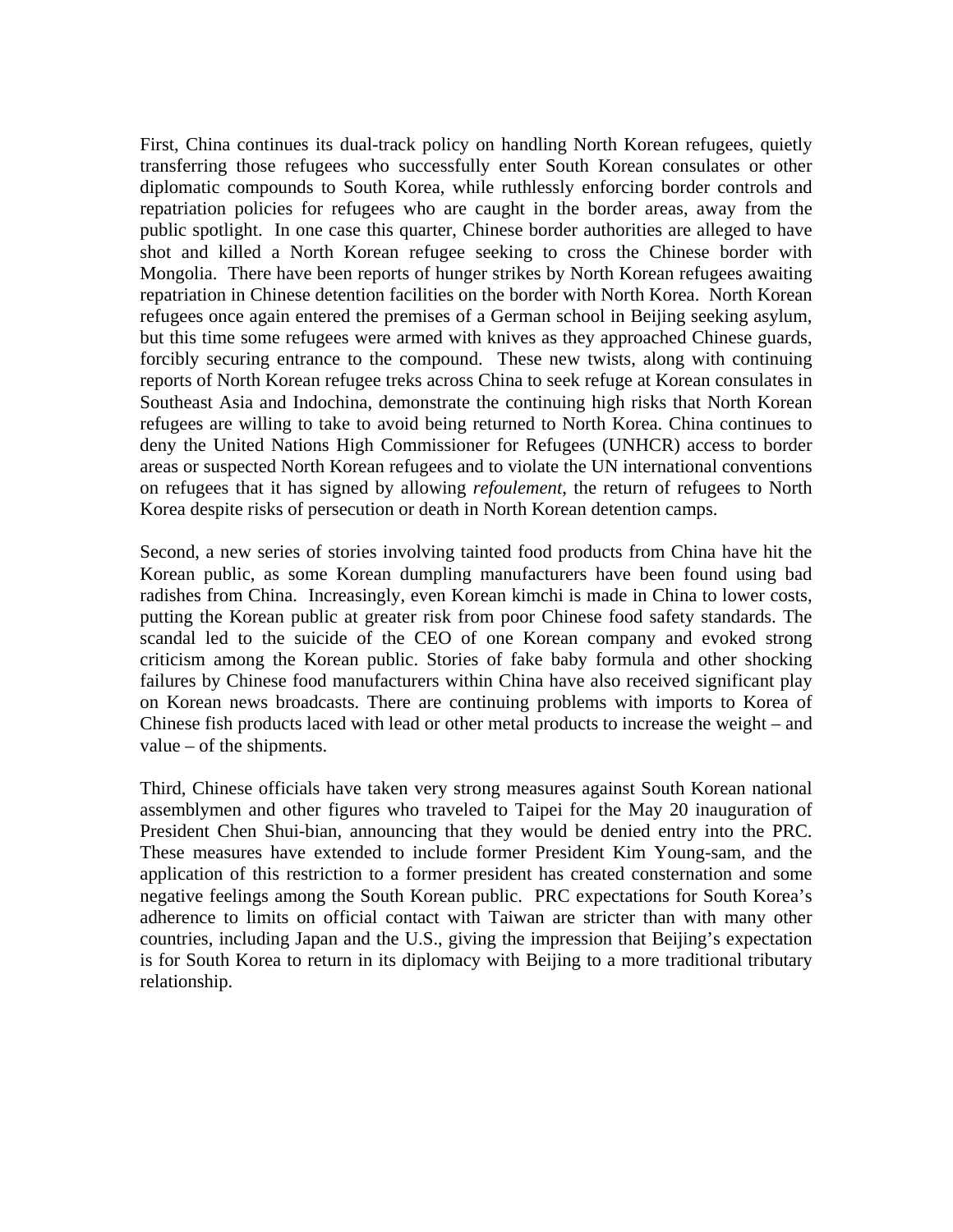# **'Experts Discuss Power Sharing in Northeast Asia'**

Indeed. *The Korea Herald* headline above draws attention to one among many new forms of regional cooperation that accompany intensified economic exchange in the region. In this case, "power sharing" is being discussed at a symposium on "Northeast Asian Region Electrical System Ties," designed to promote sharing of electicity and connection of power grids across national lines. The development of shared power grids would improve electricity access from Russia. The symposium even involved the rare participation of a North Korean representative in Seoul, who revealed that Russia and North Korea have already started to build a "power sharing system." The Federation of Korean Industries has also proposed joint purchasing of oil with China as a means of enhancing leverage in negotiations with energy producing countries, and such cooperation has also been discussed through a meeting of energy ministers sponsored through the ASEAN Plus Three.

Aside from power sharing, new forms of regional cooperation including China, South Korea, and Japan are gaining impressive new momentum. The foreign ministers of Japan, China, and South Korea met in Qingdao for discussions in late June. At the Asian Development Bank meetings held in Jeju, South Korea, ASEAN Plus Three finance ministers met to discuss regional financing arrangements, including the progress of bilateral swap agreements (the Chang Mai Initiative) and the Asian Bond Market Initiative. The Northeast Asia Development Financing Council was also formed among the development banks from China, Japan, and South Korea. Government authorities from the three countries have agreed to cooperate to develop open source computer operating systems such as Linux. Korea Trade-Investment Promotion Agency has suggested the eventual adoption of a unified visa system for Japan, China, and Korea, similar to that adopted in Europe. The ROK Ministry of Information and Communications has even taken the lead in discussing standards for "home networking technologies" so that consumer electronics might be built to the same standards. If all these developments actually come to fruition, political power sharing may also be just around the corner.

# **Chronology of Events in China-Korea Relations April-June 2004**

**April 3, 2004:** ROK Ministry of Information and Communications announces an agreement with Chinese and Japanese counterparts to work together to promote the development of open-source computer operating systems such as Linux.

**April 6, 2004:** The ROK Ministry of Foreign Affairs and Trade announces that China has promised to simplify handling of North Korean defectors and South Korean POWs who want to come to South Korea.

**April 6, 2004:** Samsung Electronics Company announces that it has moved all domestic microwave oven production facilities overseas, due to price competition from China.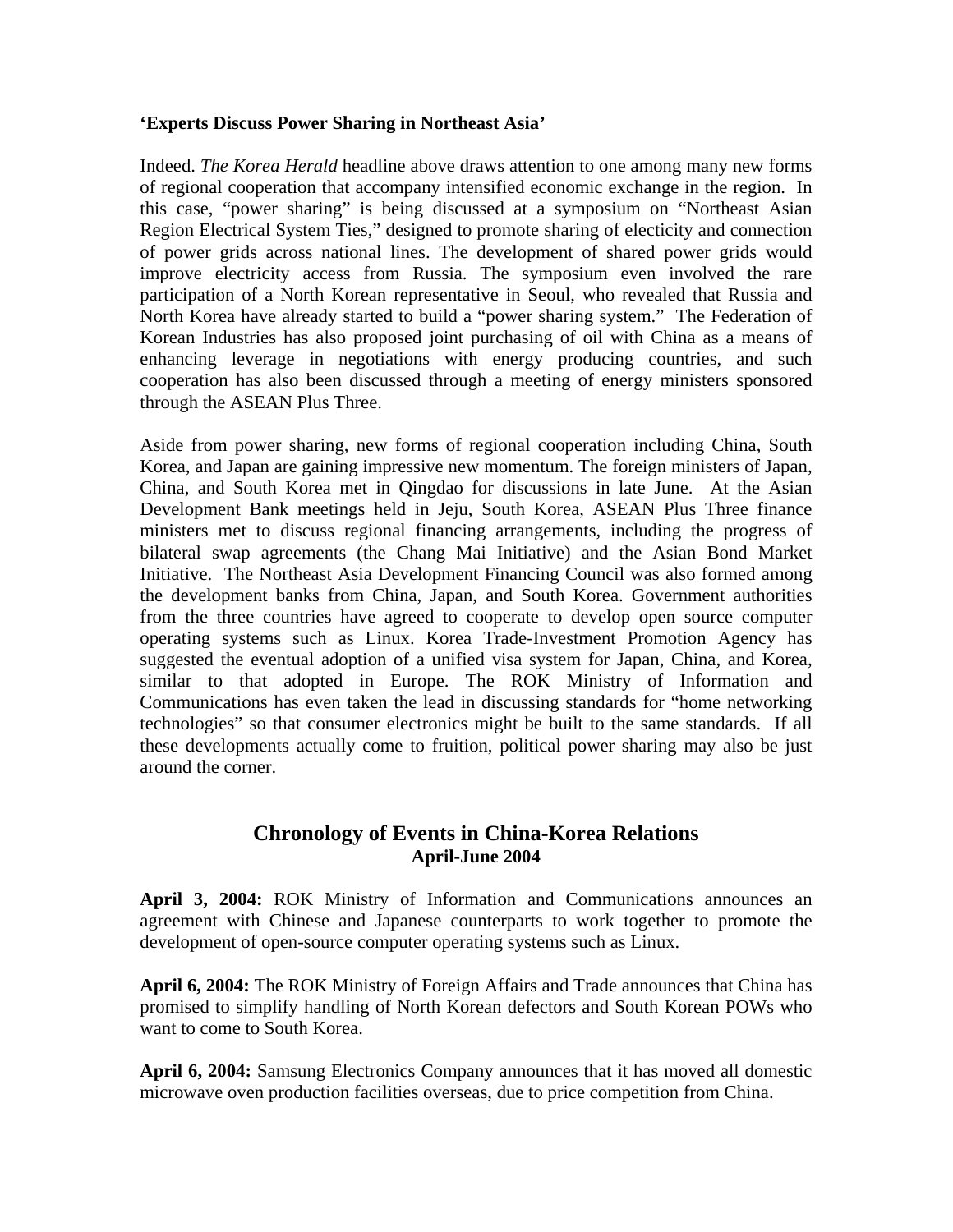**April 8, 2004:** The Korea Cosmetic Industry Association announces 31.5 percent growth in exports to China to over \$17 million, to make China Korea's largest overseas export market in cosmetic products.

**April 9, 2004:** Internet game portal group NHN Corp. (ROK) and SeaRainbow Holding Corp. (PRC) sign a cooperative agreement whereby NHN would invest \$100 million to develop new game content for the global market, targeting China's over 80 million online subscribers.

**April 19-21, 2004:** DPRK Chairman Kim Jong-il makes unannounced visit to Beijing to discuss the nuclear issue and other matters with PRC President Hu Jintao and other Chinese leaders.

**April 24, 2004:** Sinochem Corporation, China's largest petrochemicals trader, selected as the preferred bidder for bankrupt Inchon Oil Refinery Company on a \$561 million offer to acquire the Korean oil refiner.

**April 30, 2004:** The Korea Composite Stock Price Index (KOSPI) falls 5.75 percent in response to "China shock," a PRC government announcement that it will take "forceful" measures to rein in excessive economic growth. ROK acting President Goh Kun convenes a meeting to monitor and prepare for other possible adverse measures connected with China's economic slowdown.

**May 3, 2004:** DaimlerChrysler AG decides to sell its \$940 millon stake in Hyundai Motor Company and to open production of Mercedes-Benz luxury cars in the PRC.

**May 4, 2004:** Korean Football Association warns fans not to attend matches in China following incident in which "Red Devils" supporters were injured by debris thrown by Chinese fans.

**May 12, 2004:** ROK and PRC begin bilateral negotiations on South Korea's opening of its rice market as required under the WTO's Uruguay Round.

**May 12-15, 2004:** First round of working-level consultations for six-party talks held in Beijing.

**May 15, 2004:** Korean, Japanese, and China development banks sign a memorandum of understanding to establish a cooperative body to finance infrastructure projects in Northeast Asia.

**May 15, 2004:** Finance ministers of Japan, China, and South Korea meet on the sidelines of the Asian Development Bank meeting in Seoul to discuss enhanced regional financial cooperation measures, including establishment of currency swaps.